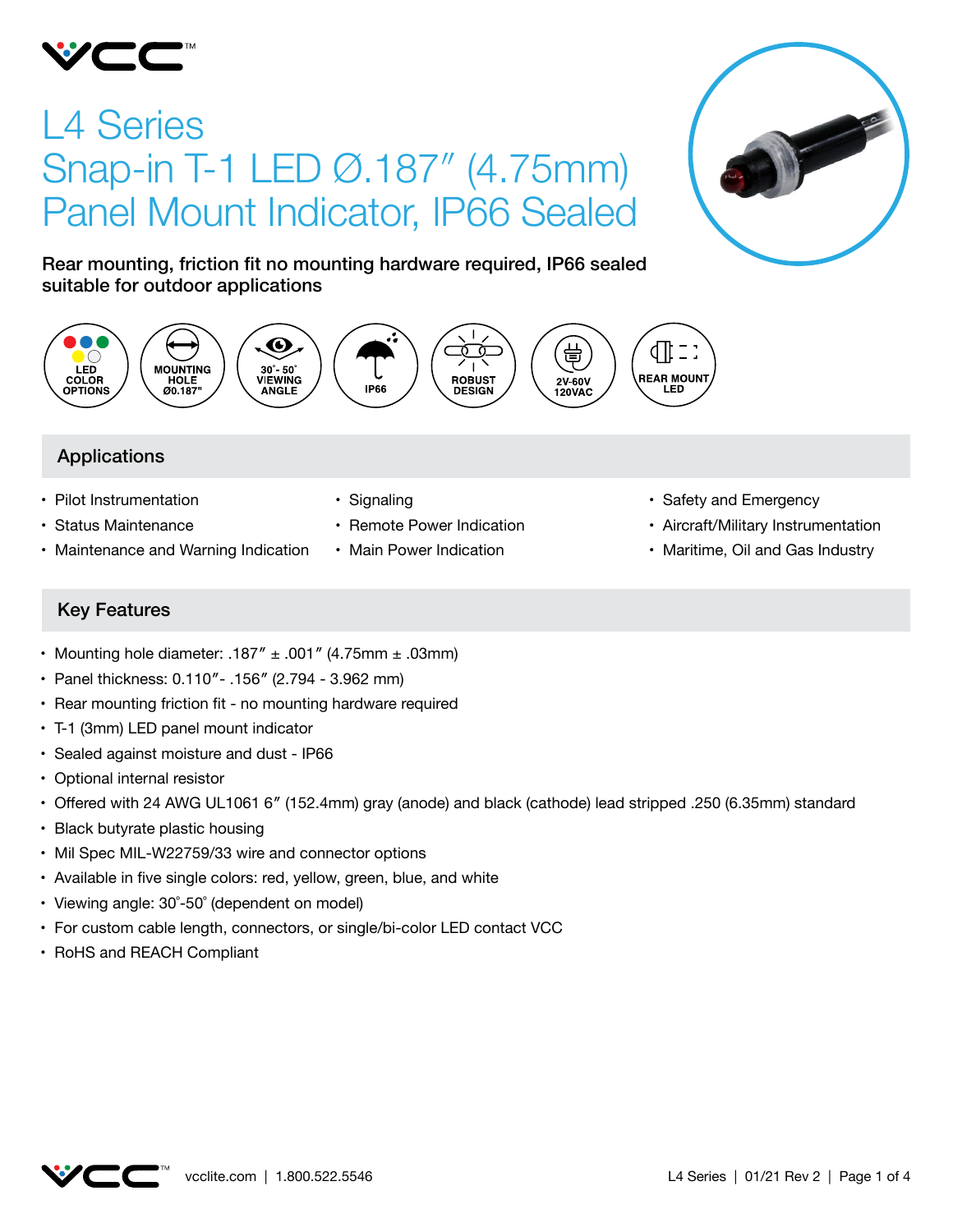# Ordering Data





## Example:

**L4-1-8313-9908-A-I**

L4 Black Plastic Finish, Wire Leads, Red LED 12 Volt, IP66

# LED Specification Chart Electrical and Optical Characteristics (TA = 25°C)

| LED Part<br><b>Numbers</b> | Luminous<br>Intensity (mcd)<br>Typ. $@$ IF $(mA)$<br>Color | VF Typ.<br>$@$ IF $(mA)$ | Viewing<br>Angle<br>$(2\theta^{1/2})$ | Peak<br>Wavelength<br>(nm) |
|----------------------------|------------------------------------------------------------|--------------------------|---------------------------------------|----------------------------|
|----------------------------|------------------------------------------------------------|--------------------------|---------------------------------------|----------------------------|

#### **SINGLE COLOR**

| 8313 | Red         | 800.0 | 20 | 1.85 | 20 | $50^\circ$ | 660 |
|------|-------------|-------|----|------|----|------------|-----|
| 8312 | Yellow      | 700.0 | 20 | 2.0  | 20 | $50^\circ$ | 590 |
| 8306 | Green       | 150.0 | 20 | 2.2  | 20 | $50^\circ$ | 565 |
| 8310 | <b>Blue</b> | 1100  | 20 | 3.3  | 20 | $30^\circ$ | 468 |
| 1331 | White       | 1600  | 20 | 3.3  | 20 | $34^\circ$ | N/A |

#### **Resistor Chart** Operating Specification

| Resistor<br>Value Code | Voltage        | Current<br>(mA) | Resistor Value (Ohms)<br>Green, Yellow Red,<br><b>Bicolor LED</b> | Resistor Value (Ohms)<br>Blue, White LED |
|------------------------|----------------|-----------------|-------------------------------------------------------------------|------------------------------------------|
| 0000                   | $\overline{2}$ | 20              | None                                                              | Not Available                            |
| 9907                   | 5              | 20              | 150                                                               |                                          |
| 9922                   | 5              | 20              |                                                                   | 65                                       |
| 9908                   | 12             | 20              | 511                                                               |                                          |
| 9909                   | 12             | 20              |                                                                   | 357                                      |
| 9910                   | 24             | 20              | 1100                                                              |                                          |
| 9911                   | 24             | 20              |                                                                   | 953                                      |
| 9912                   | 48             | 9               | 4870                                                              |                                          |
| 9913                   | 48             | 9               |                                                                   | 4350                                     |
| 9914                   | 60             | $\overline{7}$  | 8250                                                              |                                          |
| 9915                   | 60             | $\overline{7}$  |                                                                   | 7500                                     |
| 9920                   | 120VAC         | 8               | 6490                                                              | <b>Contact VCC</b>                       |

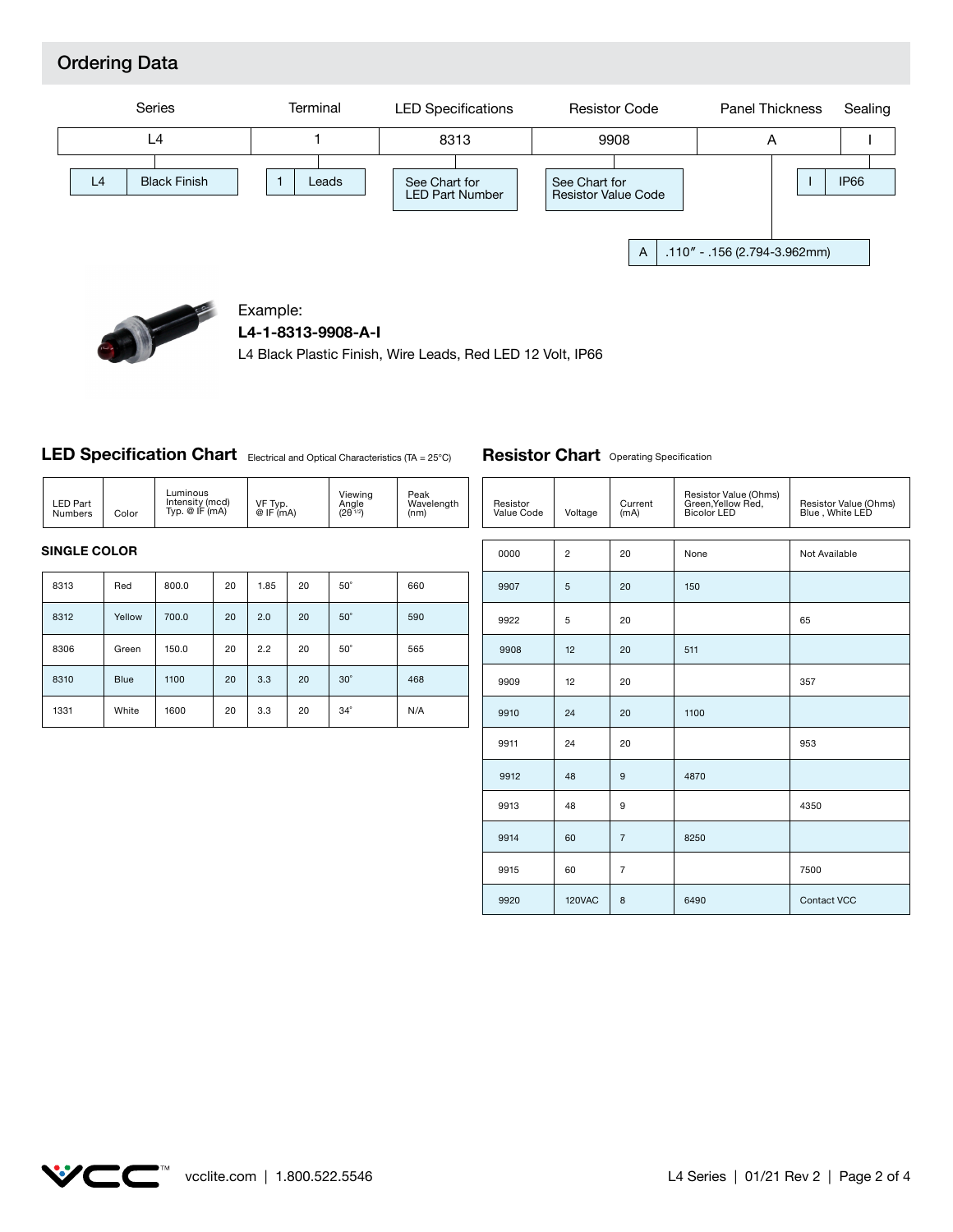# Product Dimensions

### **L4 Series**



#### **Recommended Mounting Hole**



.187″ [4.75mm]

#### **Notes:**

- 1. All dimensions are in inches [millimeters]
- 2. Tolerance is  $\pm$  .001 [0.03] unless otherwise noted.
- 3. The specifications, characteristics and technical data described in the datasheet are subject to change without prior notice.